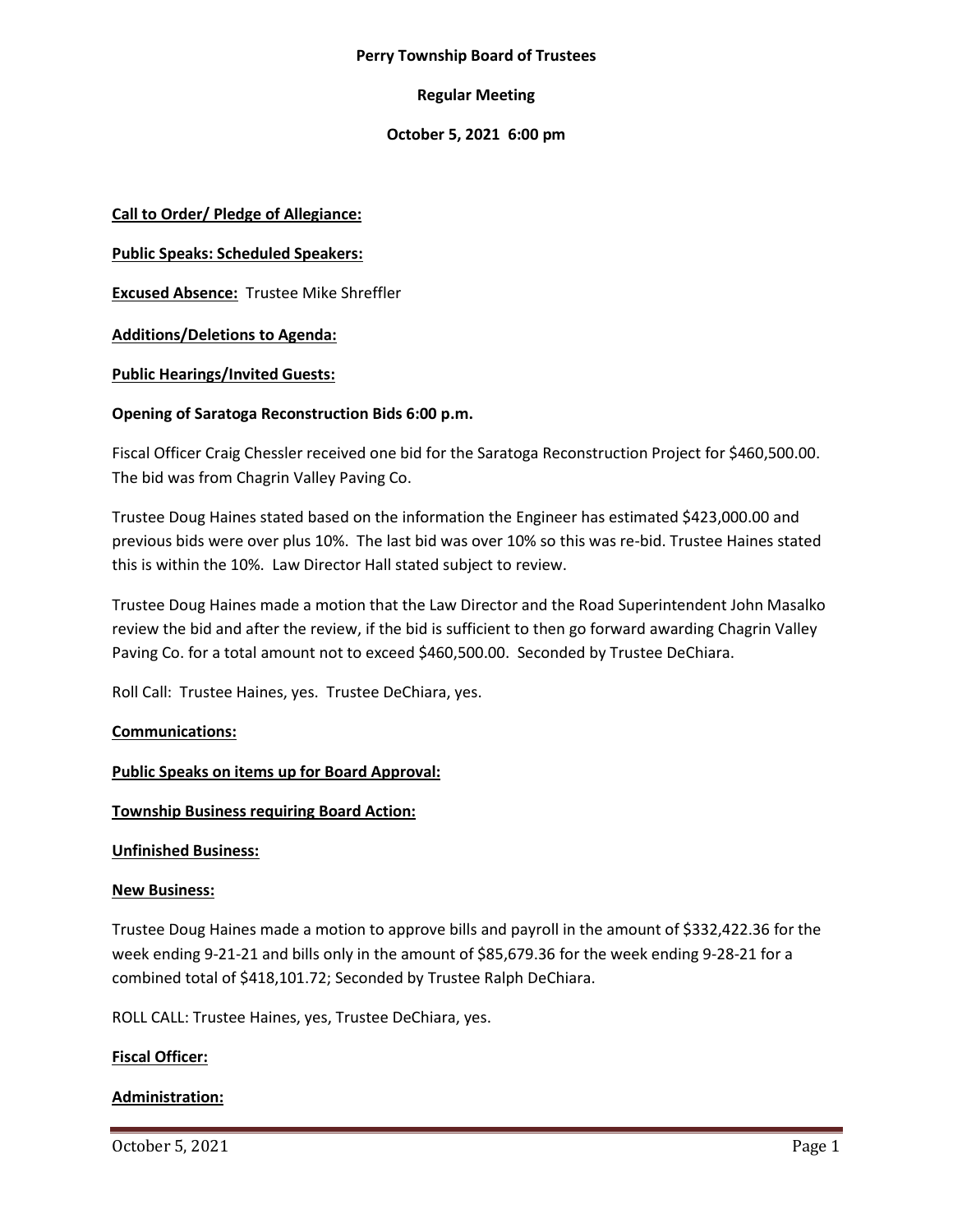## **Fire Department:**

**Police Department:**

**Road and Park Department:**

**Law Director:**

**Zoning:**

**Problem Properties:**

**Department Matters Not Requiring Board Action:**

**Administration:**

**Fire Department:**

**Police Department:**

**Road Department:**

**Parks/Recycling:**

**Zoning:**

**Law Director:**

**Announcements:**

**Public Speaks-Open Forum:**

Steve Toohey Lee Laubacher Jenn Miller Bob Steinberg Tim Blythe

Mr. Steve Toohey stated his address as 642 Summerdale N.W., Massillon. He is concerned with Genoa Road where there have been installation of new pipes and fire hydrants. He stated the road has been patched several times. Mr. Toohey believes the road was totally paved 3 years ago. He spoke with Superintendent John Masalko on this issue. He asked if there is any money available from Aqua or whomever to pave the section of road from Stark Parks down to Lincolnway? He is concerned it could create an accident. He asked if this road could be paved this year or the within the next year? Trustee DeChiara asked Superintendent Masalko isn't there some kind of standard that the road department can inspect it and say it passed and that the patch has to be as original? Mr. Masalko stated we do have spec for higher volume roads and that they do spec out to where they have to put in low strength concrete in those higher volume roads and to make a smooth transition. Mr. Masalko stated it is going to be tough to do. Trustee Haines asked Superintendent Masalko to inquire with Aqua the allotted amount for the paving work done on that area and what was allowed for paving. Mr. Toohey suggested in the future if a company comes in and does work, we should insist in the bids that they show coverage to do a complete asphalt paving. Especially a main road that is so narrow and dangerous.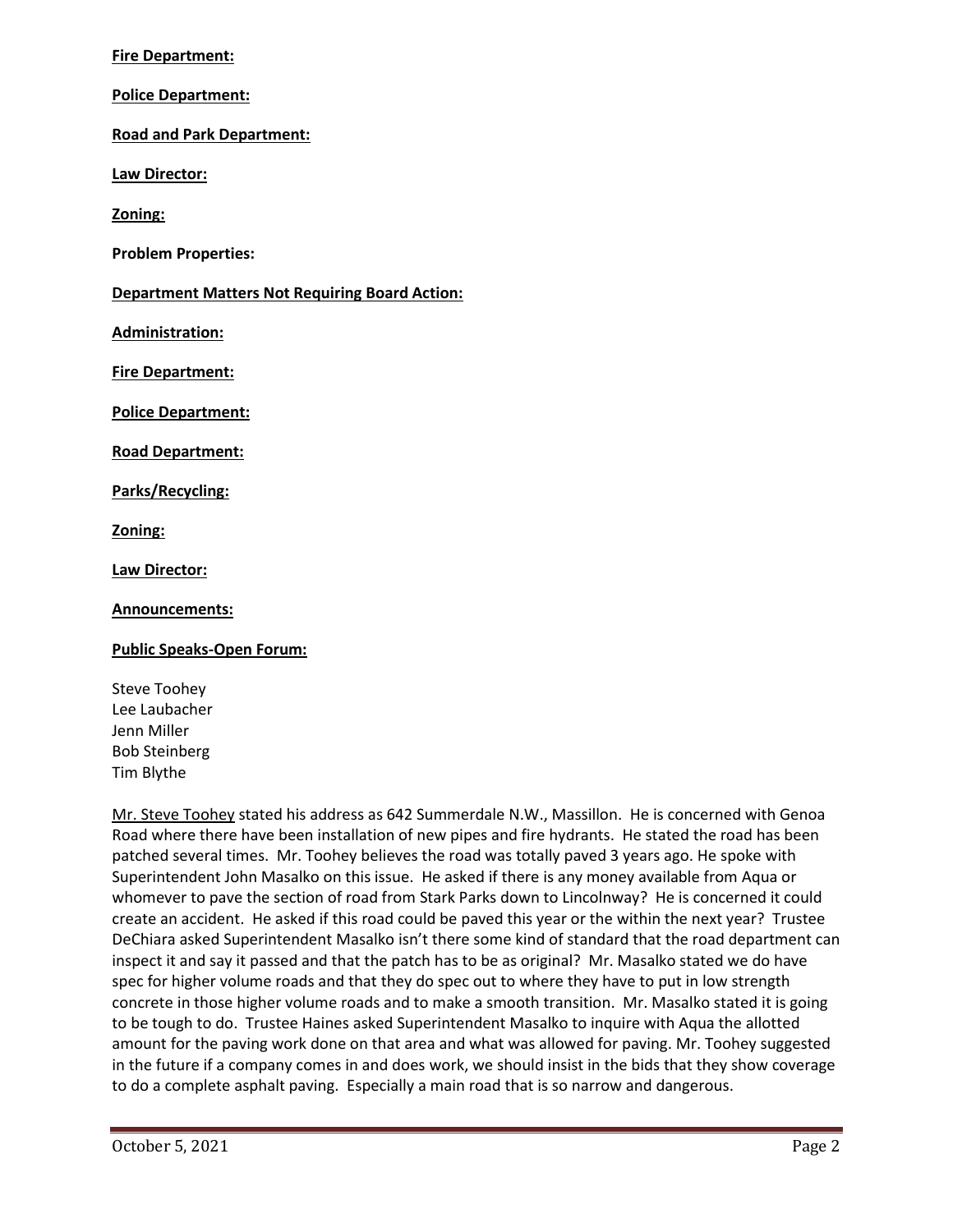Lee Laubacher stated his address, 5006  $14<sup>th</sup>$  Street SW Canton. He was interested in talking with Fire Chief Sedlock. Chief Sedlock was not present for the meeting. Mr. Laubacher wanted to ask him how many full time and part time paramedics there are. He asked Trustee Haines if he was able to answer the questions. Trustee Haines yes, but he will not answer the question. Trustee Haines instructed Mr. Laubacher to reach out directly to Chief Sedlock.

Jenn Miller stated her address as 4895 3rd St NW. Ms. Miller inquired about an article from 2016 in the Repository in regards to Fasnacht Farms. In regards to the wildlife center, conversation center it was stated they would, in exchange for free rent, Perry Township would benefit from upgrades to the Fasnacht buildings done by Stark Parks during the period of the lease. Ms. Miller want to know what developed from that. Trustee Haines stated they never did proceed and moved the animals elsewhere. Trustee Haines stated that is why the Sanders Wildlife Center was built. Ms. Miller referenced to a key action the Board took in 2019 to agree to renew the Fasnacht tenant farms lease adding a clause in the language that would require a compliance with the township's residential maintenance code. She continued stating that during last month's meeting the Trustees agreed to strengthen language in the tenant farmer contract mandating better upkeep of the exterior property. There have been complaints concerning the outside of the farm Ms. Miller stated. When the lease is up, she wants that to be taken into consideration. Trustee Haines indicated he did not think the tenant farmer would be renewing his lease. Trustee Haines relayed that we will see when the lease is up what on how they will proceed.

She stated about a month ago there was discussion on the renovation of the tennis courts. During that discussion she mentioned one Trustee disagreed with spending more funds on a repair to the courts for reinforcement purposes. He wanted a guarantee of a warranty since we were going forward with the project and that was over ruled. She stated "that isn't the way things are supposed to go in this situation". She stated about a week ago there were signs posted on the locked-up restrooms at the parks. She asked why the signs were posted. Administrator Martin stated she worked with all 3 Board members and they all agreed we should have some communication stating the project was on hold at the time. Ms. Martin indicated at this time we have put porta johns in place during the off season until the new restroom are being built. Trustee Haines stated we now have other sources of monies for the project. Ms. Miller stated she has not heard of any pavilions being built. Trustee Haines stated these decisions were made in a work session. Administrator Martin stated she wanted to be transparent to the general public on what is happening with the restrooms.

Bob Steinberg stated his address 504 Orrville St Massillon, Ohio. He stated what has been occurring in his neighborhood. He feels there are people selling drugs. Trustee Haines stated the Law Director and the Zoning Inspector were there today. The Law Director stated he copied a letter to the Board of the draft letter that will be going out to Ms. Selogy of 1534 Hess Rd. Ms. Selogy runs a non-confirming scrap business at that address which has been there since 1948. Mr. Hall stated the property does have many zoning violations. Mr. Hall continues to state the conversation he had with Ms. Selogy and what her violations were. The conversation continued between Mr. Hall and Mr. Steinberg of what violations Ms. Selogy is to correct. Mr. Hall indicated she does have 14 days to correct the violation.

Tim Blythe stated his address 1996 Masters Point Se Massillon, Ohio. Mr. Blythe stated he had a few issues to discuss but since Trustee Shreffler was absent he would wait till next meeting. He agreed with Mr. Toohey on the roads and Mr. Blythe stated he cannot speak for the repairs that they are doing now for infrastructure repairs. When a company does a repair, they come in dig a hole and dump a load of gravel or limestone etc, and that is not what the spec is. The spec is that they are supposed to compact that 9-12 in lifts. There is a road permit needed. This needs to be done right and we have to enforce it.

Mr. Blythe questions about the parks. He is concerned why the Board doesn't explain about the parks and pavilions. Initially, there was requests for contractors, and you selected my company and in a